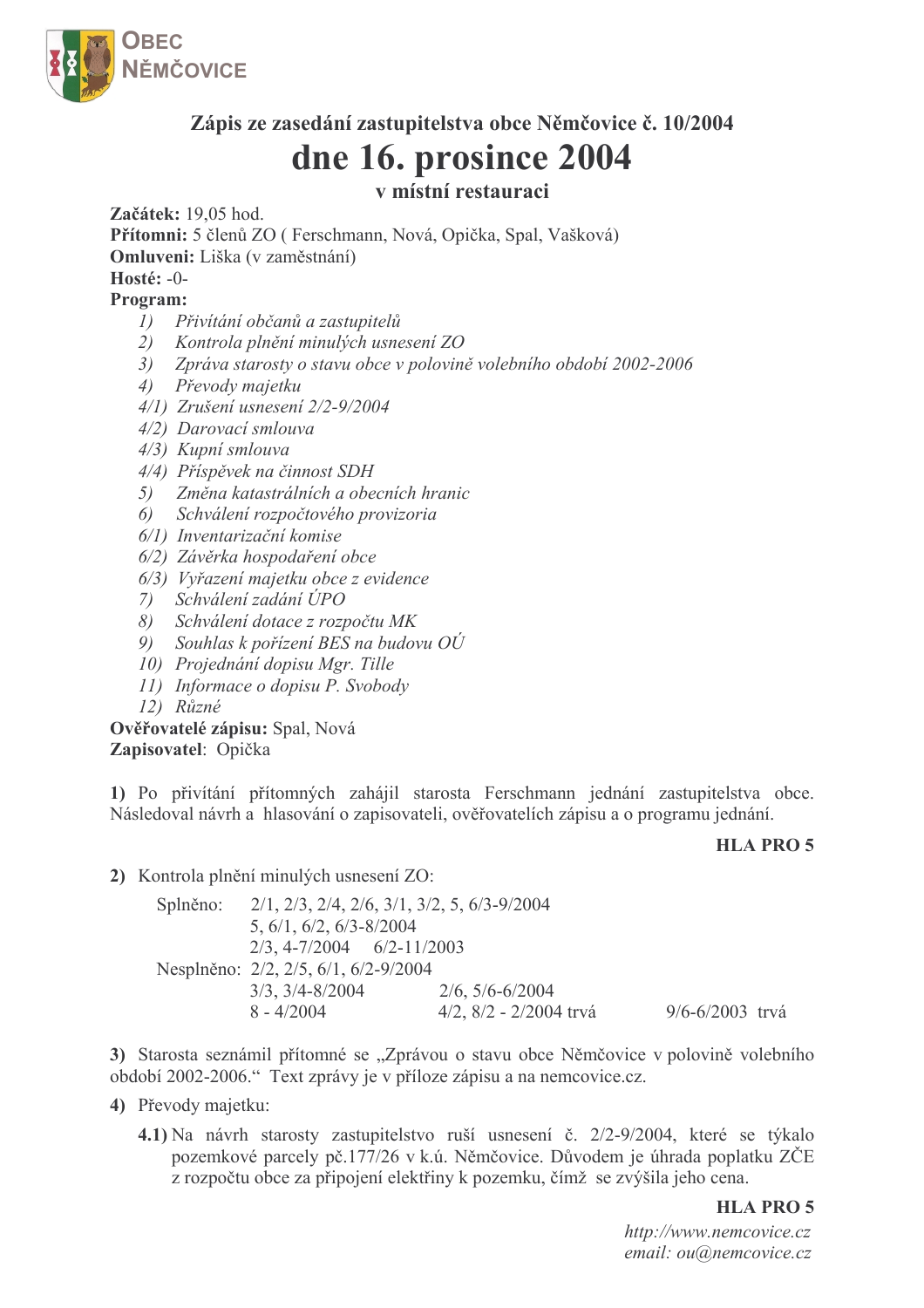4.2) Zastupitelstvo projednalo návrh darovací smlouvy mezi převodcem Obcí Liblín a nabyvatelem Obcí Němčovice, kterou se převádí bezúplatně vlastnická práva k nemovité kulturní památce - soše Ecce Homo s podstavcem. Socha bude umístěna v intravillánu obce Olešná. Starosta je pověřen podpisem DS a zajištěním dalších úkonů s touto věcí spojených.

#### **HLA PRO 5**

4.3) Na návrh starosty projednalo zastupitelstvo návrh na prodej autobusu Karosa ŠL11, r.v. 1980, kupní smlouvou zájemci Michalu Koubovi z Plzně za částku 25.000,-- Kč. Starosta je pověřen podpisem KS, zajištěním vlastního převodu a odhlášení na DÚ do konce srpna 2005.

#### **HLA PRO 5**

4.4) Zastupitelstvo obce projednalo žádost SDH Němčovice o příspěvek na sportovní činnost ve výši 25.000,-- Kč. Zastupitelstvo souhlasí s tím, že tato částka bude převedena z výtěžku prodeje autobusu.

#### **HLA PRO 5**

5) Starosta seznámil přítomné s novou situací, která vznikla vytvořením nových parcel na východním okraji obce, který však již katastrálně spadá do k.ú. Kamenec, čímž těmto občanům, ale i obci vzniká složitý úřední postup při vyřizování jejich věcí u OÚ Kamenec, ale zároveň tito občané využívají místní komunikace a systém likvidace odpadků, ad., v obci Němčovice. Navrhuje se zahájit jednání o změně hranic katastrálních a obecních mezi Obcemi Němčovice a Kamenec podle předloženého návrhu. Jednáním je pověřen starosta obce.

## **HLA PRO 5**

6) Na základě ukončení účetního roku k 31.12.2004, je navrženo schválit rozpočtové provizorium hospodaření obce a to ve výši  $1/12$  letošního rozpočtu v období od 1.1.2005 do schválení nového rozpočtu obce pro rok 2005.

#### **HLA PRO 5**

6.1) Na základě žádosti účetní Vaškové byla schválena inventarizační komise k provedení účetní a fyzické inventarizace k 31.12.2004 ve složení: předseda Vladimír Liška, členové Opička Jiří a Ferschmannová Jitka.

#### **HLA PRO 5**

6.2) Zastupitelstvo obce žádá:

- a) účetní obce o provedení závěrky hospodaření obce k 31.12.2004
- b) inventarizační komisi o provedení inventarizace majetku obce do 15.1.2005
- c) starostu o zajištění návrhu nové sestavy rozpočtu obce na rok 2005 do 27.1.2005
- d) první jednání zastupitelstva obce je svoláno na den 27.1.2005 od 19 hodin.

#### **HLA PRO 5**

6.3) Účetní p. Vašková podala návrh na vyřazení nepotřebného a neopravitelného majetku z evidence obce a to PPS 12 a televizoru Merkur.

## **HLA PRO5**

7) Na základě pokynu MěÚ Rokycany, stavebního odboru, který zajišťuje pořízení územního plánu obce Němčovice, na základě kladného stanoviska nadřízeného orgánu, bylo předloženo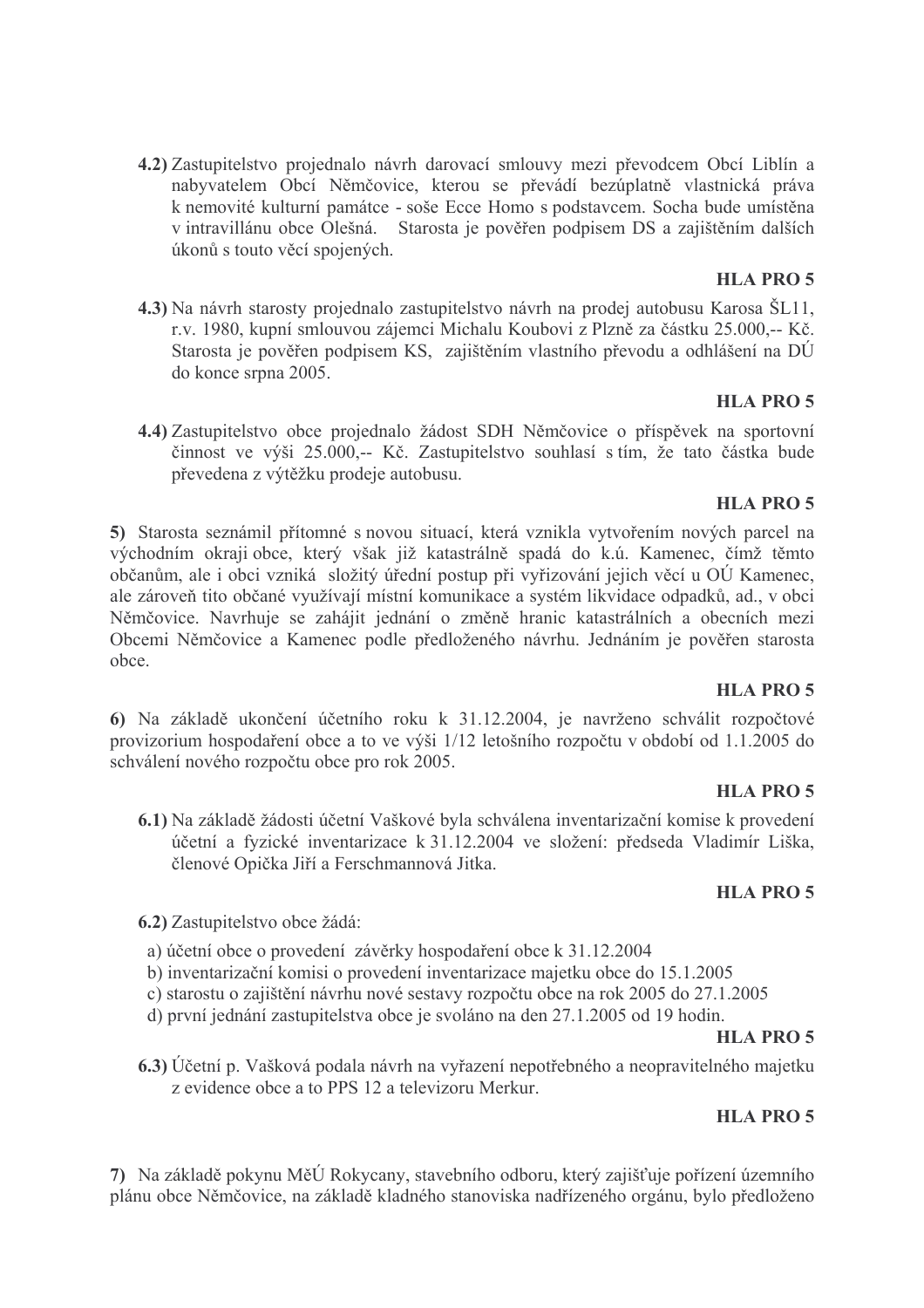zastupitelstvu obce zadání územního plánu s prvky souborného stanoviska ke schválení. Zadání ÚPO bylo schváleno.

### **HLA PRO 5**

8) Knihovnice p. Ferschmannová podala návrh na podání žádosti o dotaci z rozpočtu MK ve výši 100.000,-- Kč na pořízení počítače a internetu do místní knihovny, určený pro veřejnost.

#### **HLA PRO 5**

9) Starosta podal návrh na zajištění BEsystému pro zabezpečení objektu OÚ proti vloupání. Zabezpečení provede firma VIAKOM Praha za částku podle předloženého rozpočtu na 17.954,-- Kč do konce roku 2004.

## **HLA PRO 5**

10) Starosta přečetl dopis určený zastupitelstvu obce od Mgr. Tille, právního zástupce manželů Daníčkových. Zastupitelstvo své stanovisko nezměnilo, schvaluje postup starosty v této věci a nadále trvá na respektování práva nájmu cesty pro obec a požaduje, aby manž. Daníčkovi se zdrželi všech jednání, které by toto právo omezilo či vyloučilo. Starosta se pověřuje sepsáním odpovědi na dopis Mgr. Tille.

#### **HLA PRO 5**

11) Starosta seznámil zastupitelstvo obce s dopisem P. Svobody ze dne 13.12.2004. ZO bere dopis pouze na vědomí, neboť mu není adresován.

- $12)$  Různé:
	- 12.1) Pí. Vašková podala informace o jednání s pražskou ZOO, p. Ferschmann navrhl obnovit jednání se ZOO Plzeň nebo se Záchrannou stanicí živočichů a jednání odložit na příští rok.
	- 12.2) K. Ferschmann navrhl zařadit do příštího rozpočtu finanční dotaci, která by podpořila zájem občanů o vylepšení vzhledu obce, např. soutěží o nejhezčí květinovou nebo vánoční výzdobu jejich RD.

Usnesení zastupitelstva obce 10/2004:

#### Zastupitelstvo obce ruší:

usnesení č. 2/2-9/2004

#### Zastupitelstvo obce schvaluje:

- nabytí nemovité kulturní památky podle čl. 4/2
- prodej autobusu podle čl. 4/3
- žádost o příspěvek na činnost SDH podle čl. 4/4  $\omega_{\rm{max}}$
- rozpočtové provizorium podle čl. 6/1  $\mathbf{r}$
- inventarizační komisi podle čl. 6/2  $\mathcal{L}^{\text{max}}$
- způsob provedení závěrky hospodaření obce a přípravy nového rozpočtu čl. 6/3
- vyřazení nepotřebného majetku z evidence podle čl. 6/4
- zadání územního plánu obce s prvky souborného stanoviska
- žádost o dotaci z rozpočtu MK podle čl. 8
- postup starosty ve věci zajištění průchodu po cestě podle čl. 10  $\omega$

#### Zastupitelstvo obce bere na vědomí:

- zprávu starosty o stavu obce v polovině volebního období 2002-2006
- $\omega_{\rm{eff}}$ dopis P. Svobody

Zastupitelstvo obce souhlasí: